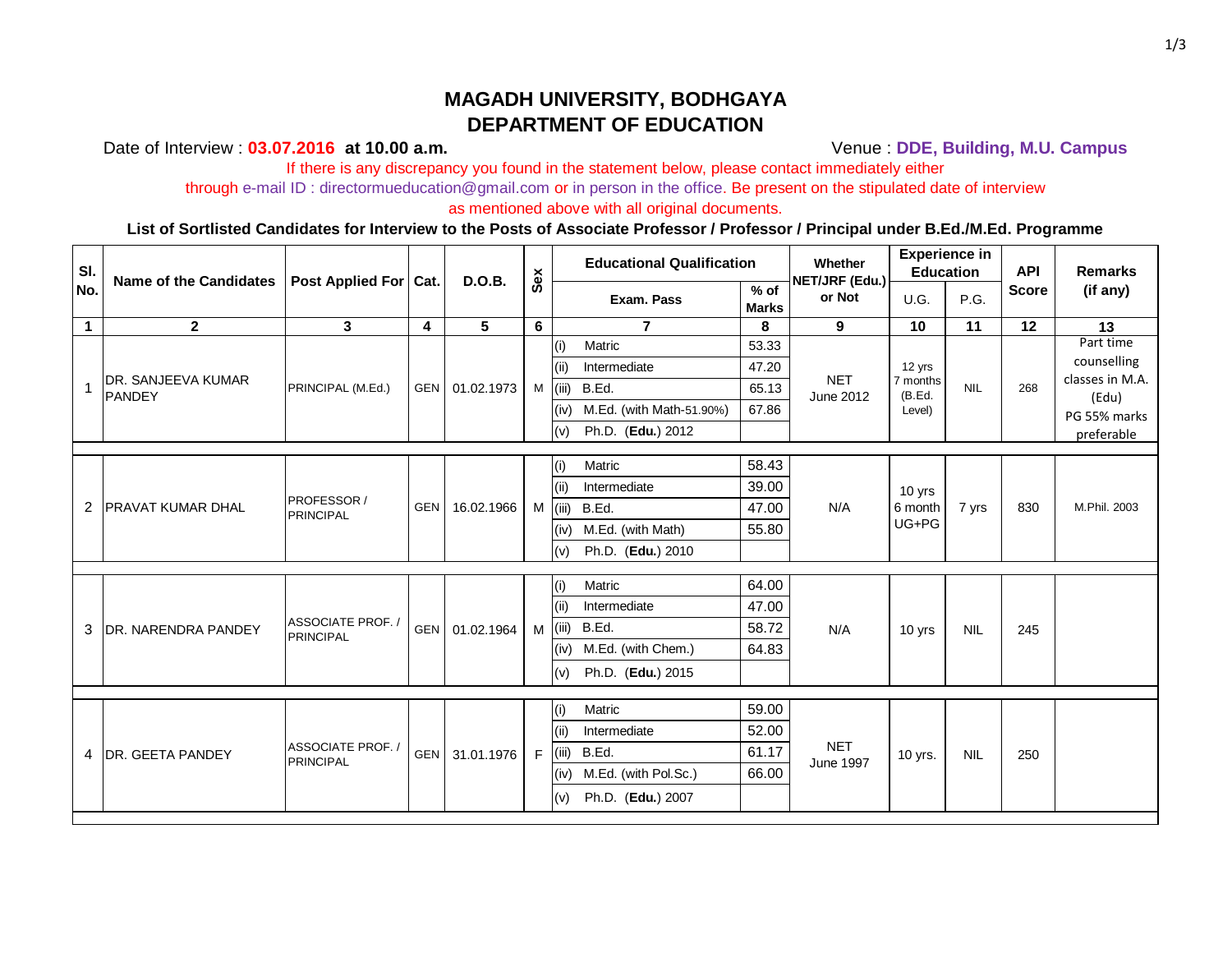# **MAGADH UNIVERSITY, BODHGAYA DEPARTMENT OF EDUCATION**

### Date of Interview : **03.07.2016** at 10.00 a.m. **Venue : DDE, Building, M.U. Campus**

If there is any discrepancy you found in the statement below, please contact immediately either

through e-mail ID : directormueducation@gmail.com or in person in the office. Be present on the stipulated date of interview

as mentioned above with all original documents.

### **List of Sortlisted Candidates for Interview to the Posts of Associate Professor / Professor / Principal under B.Ed./M.Ed. Programme**

| SI.<br>No.     | <b>Name of the Candidates</b> | Post Applied For   Cat.                     |                  | <b>D.O.B.</b>  | Sex            | <b>Educational Qualification</b> |                        | Whether<br>NET/JRF (Edu.) | <b>Experience in</b><br><b>Education</b> |            | <b>API</b>   | <b>Remarks</b>      |
|----------------|-------------------------------|---------------------------------------------|------------------|----------------|----------------|----------------------------------|------------------------|---------------------------|------------------------------------------|------------|--------------|---------------------|
|                |                               |                                             |                  |                |                | Exam. Pass                       | $%$ of<br><b>Marks</b> | or Not                    | U.G.                                     | P.G.       | <b>Score</b> | (if any)            |
| $\mathbf 1$    | $\overline{2}$                | $\mathbf{3}$                                | $\boldsymbol{4}$ | 5              | $6\phantom{a}$ | $\overline{7}$                   | 8                      | $9^{\circ}$               | 10                                       | 11         | 12           | 13                  |
|                | <b>DR. VIVEKANAND SINGH</b>   |                                             |                  |                |                | Matric<br>(i)                    | 66.66                  |                           | 10 yrs<br>9<br>months                    | <b>NIL</b> | 228          | M.Phil. 2007        |
|                |                               |                                             | <b>GEN</b>       | 12.07.1976     |                | Intermediate<br>(iii)            | 44.00                  | N/A                       |                                          |            |              |                     |
| 5              |                               | ASSOCIATE PROF. /<br>PRINCIPAL              |                  |                |                | $M$ (iii)<br>B.Ed.               | 56.57                  |                           |                                          |            |              |                     |
|                |                               |                                             |                  |                |                | M.Ed. (with Hist & Hin)<br>(iv)  | 64.42                  |                           |                                          |            |              |                     |
|                |                               |                                             |                  |                |                | Ph.D. (Edu.) 2014<br>(v)         |                        |                           |                                          |            |              |                     |
|                |                               |                                             |                  |                |                |                                  |                        |                           |                                          |            |              |                     |
|                |                               | <b>ASSOCIATE PROF.</b><br><b>PROFESSOR</b>  | <b>GEN</b>       | 20.12.1965     |                | Matric<br>(i)                    | 44.55                  | N/A                       | 14 yrs.                                  | <b>NIL</b> | $\sim$       | API<br>not attached |
|                | <b>DR. DHRUB KUMAR</b>        |                                             |                  |                |                | Intermediate<br>(iii)            | 46.00                  |                           |                                          |            |              |                     |
| 6              |                               |                                             |                  |                |                | B.Ed.<br>$M$ (iii)               | 58.00                  |                           |                                          |            |              |                     |
|                |                               |                                             |                  |                |                | (iv) M.Ed. (with Hist.)          | 56.62                  |                           |                                          |            |              |                     |
|                |                               |                                             |                  |                |                | Ph.D. (Edu.) 2013<br>(v)         |                        |                           |                                          |            |              |                     |
|                |                               |                                             |                  |                |                |                                  |                        |                           |                                          |            |              |                     |
|                | <b>DR. AJAY KUMAR PANDEY</b>  | <b>ASSOCIATE PROF.</b>                      | <b>GEN</b>       | 20.04.1969     |                | (i)<br>Matric                    | 54.60                  | N/A                       | 9 yrs<br>9 months                        | <b>NIL</b> | 182          |                     |
|                |                               |                                             |                  |                |                | Intermediate<br>(i)              | 56.20                  |                           |                                          |            |              |                     |
| $\overline{7}$ |                               |                                             |                  |                |                | $M$ (iii) B.Ed.                  | 60.87                  |                           |                                          |            |              |                     |
|                |                               |                                             |                  |                |                | (iv) M.Ed. (with Pol.Sc. & Soc)  | 62.85                  |                           |                                          |            |              |                     |
|                |                               |                                             |                  |                |                | Ph.D. (Edu.) 2014<br>(v)         |                        |                           |                                          |            |              |                     |
|                |                               |                                             |                  |                |                |                                  |                        |                           |                                          |            |              |                     |
|                | <b>DR. SHAHLA JABEEN</b>      | <b>ASSOCIATE PROF./</b><br><b>PROFESSOR</b> |                  | GEN 19.03.1974 |                | Matric<br>(i)                    | 62.44                  | N/A                       | 4 yrs<br>$\overline{7}$<br>months        | 7 yrs      | 500          |                     |
|                |                               |                                             |                  |                |                | Intermediate<br>(iii)            | 51.77                  |                           |                                          |            |              |                     |
| 8              |                               |                                             |                  |                |                | B.Ed.<br>$F$ (iii)               | 71.20                  |                           |                                          |            |              |                     |
|                |                               |                                             |                  |                |                | M.Ed. (with Phy.)<br>(iv)        | 63.63                  |                           |                                          |            |              |                     |
|                |                               |                                             |                  |                |                | Ph.D. (Edu.) 2013<br>(v)         |                        |                           |                                          |            |              |                     |
|                |                               |                                             |                  |                |                |                                  |                        |                           |                                          |            |              |                     |